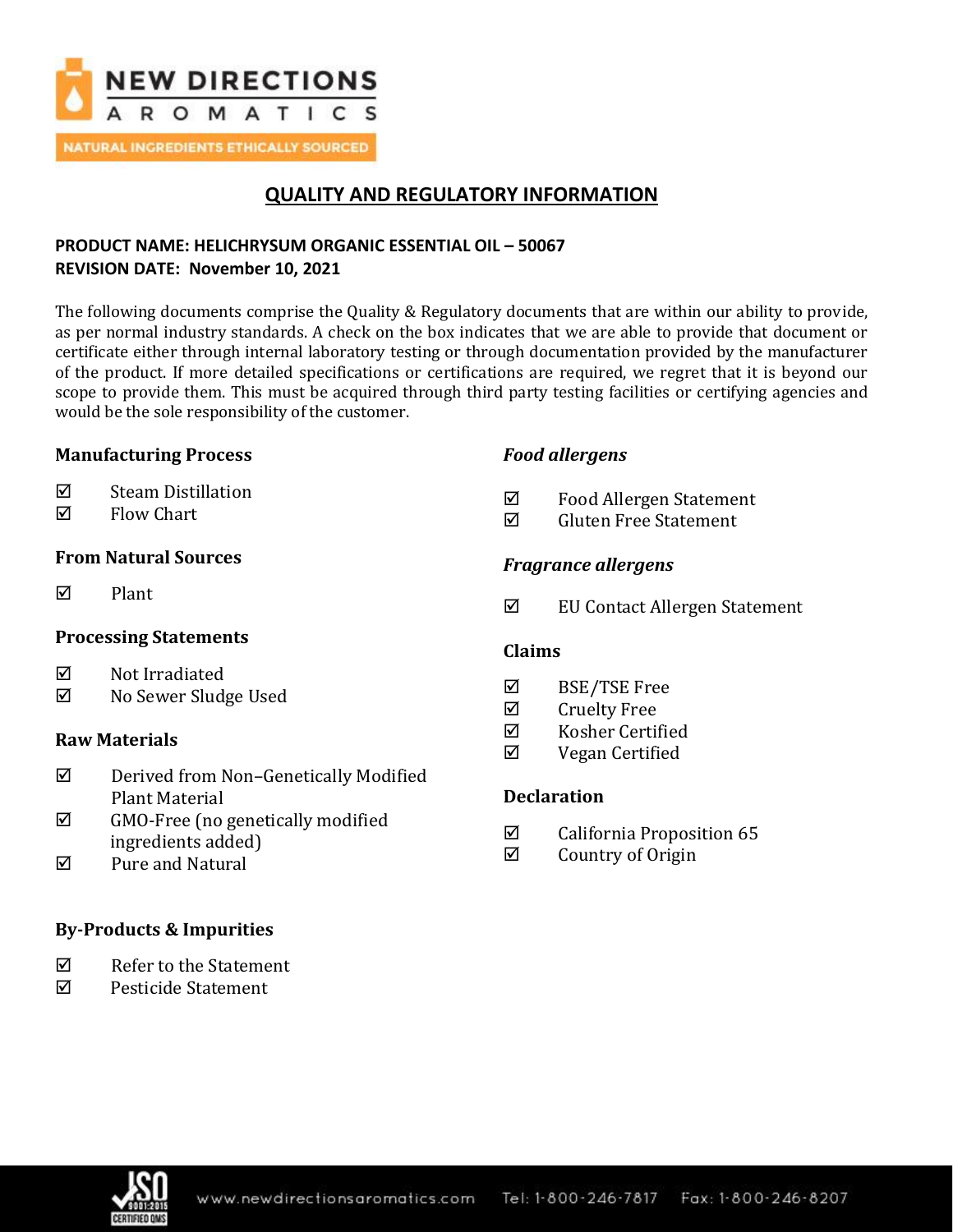

**FLOW CHART**

### **PRODUCT NAME: HELICHRYSUM ORGANIC ESSENTIAL OIL – 50067**



#### **Disclaimer & Caution:**

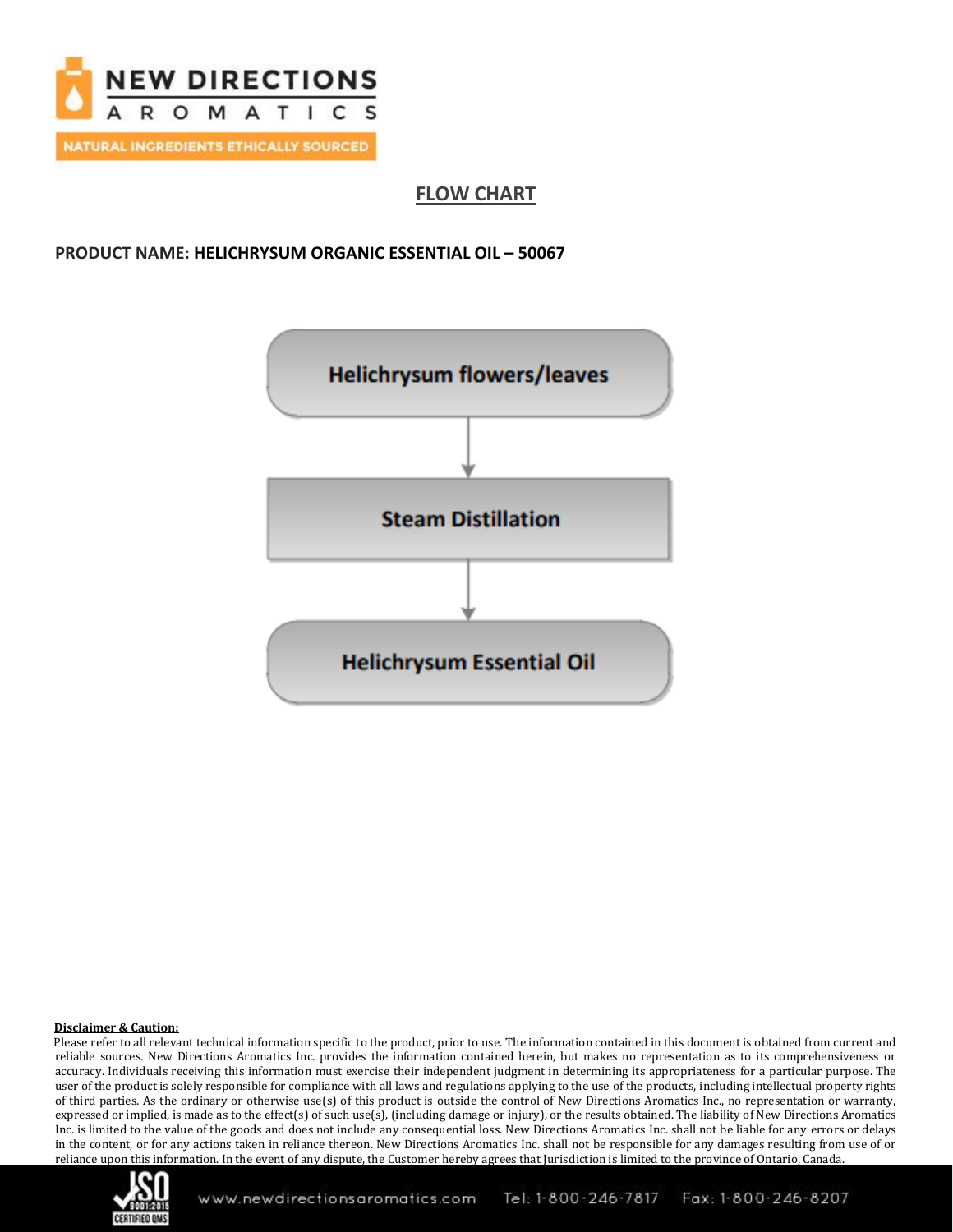

## **NON-IRRADIATION STATEMENT**

### **PRODUCT NAME: HELICHRYSUM ORGANIC ESSENTIAL OIL – 50067**

We hereby declare that, to the best of our knowledge, this product has not been irradiated and does not contain any ingredient that has gone through any irradiation.

#### **Disclaimer & Caution:**

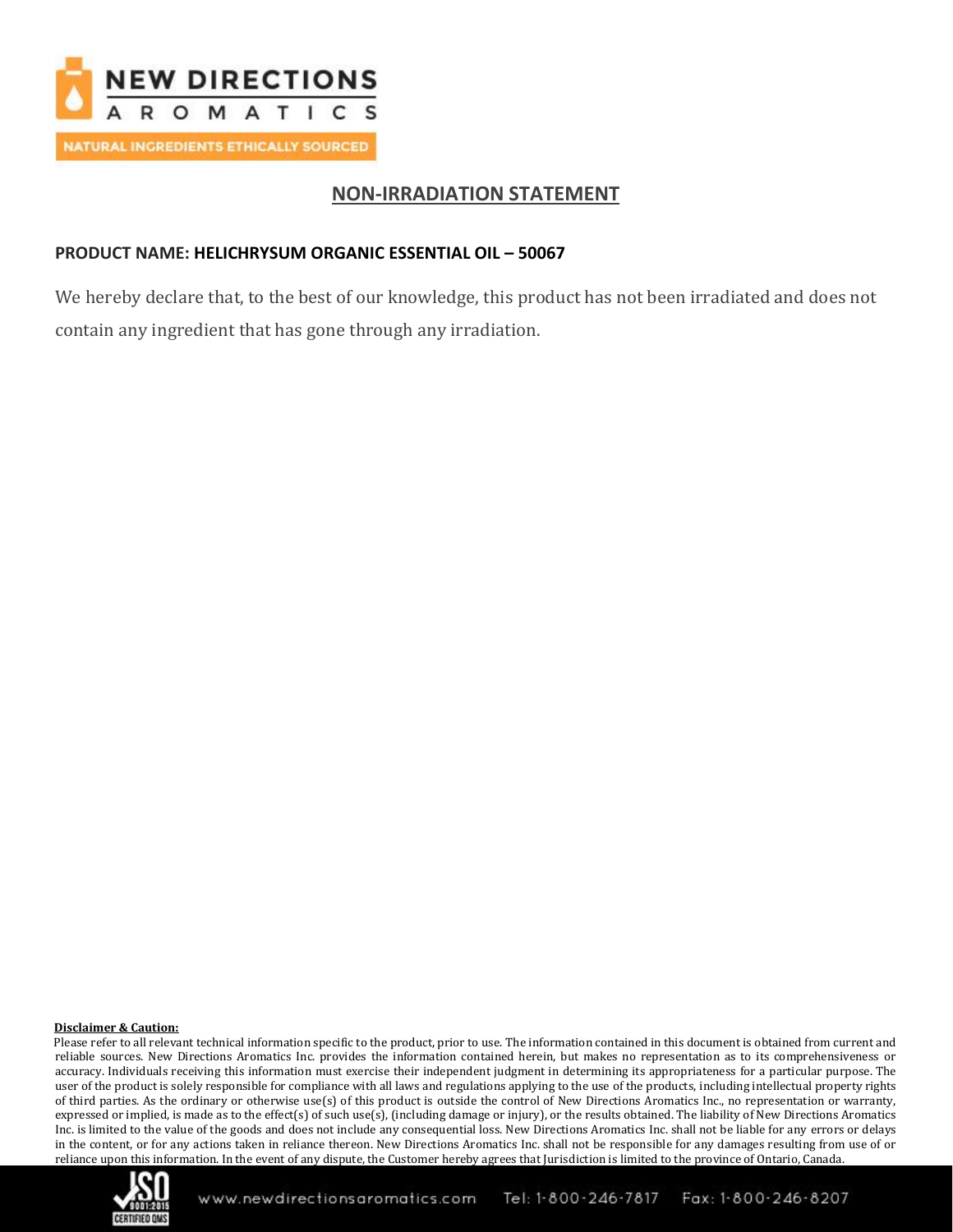

## **SEWER SLUDGE STATEMENT**

### **PRODUCT NAME: HELICHRYSUM ORGANIC ESSENTIAL OIL – 50067**

We hereby declare that, to the best of our knowledge, this product is free from, and was not processed with, sewer sludge.

#### **Disclaimer & Caution:**

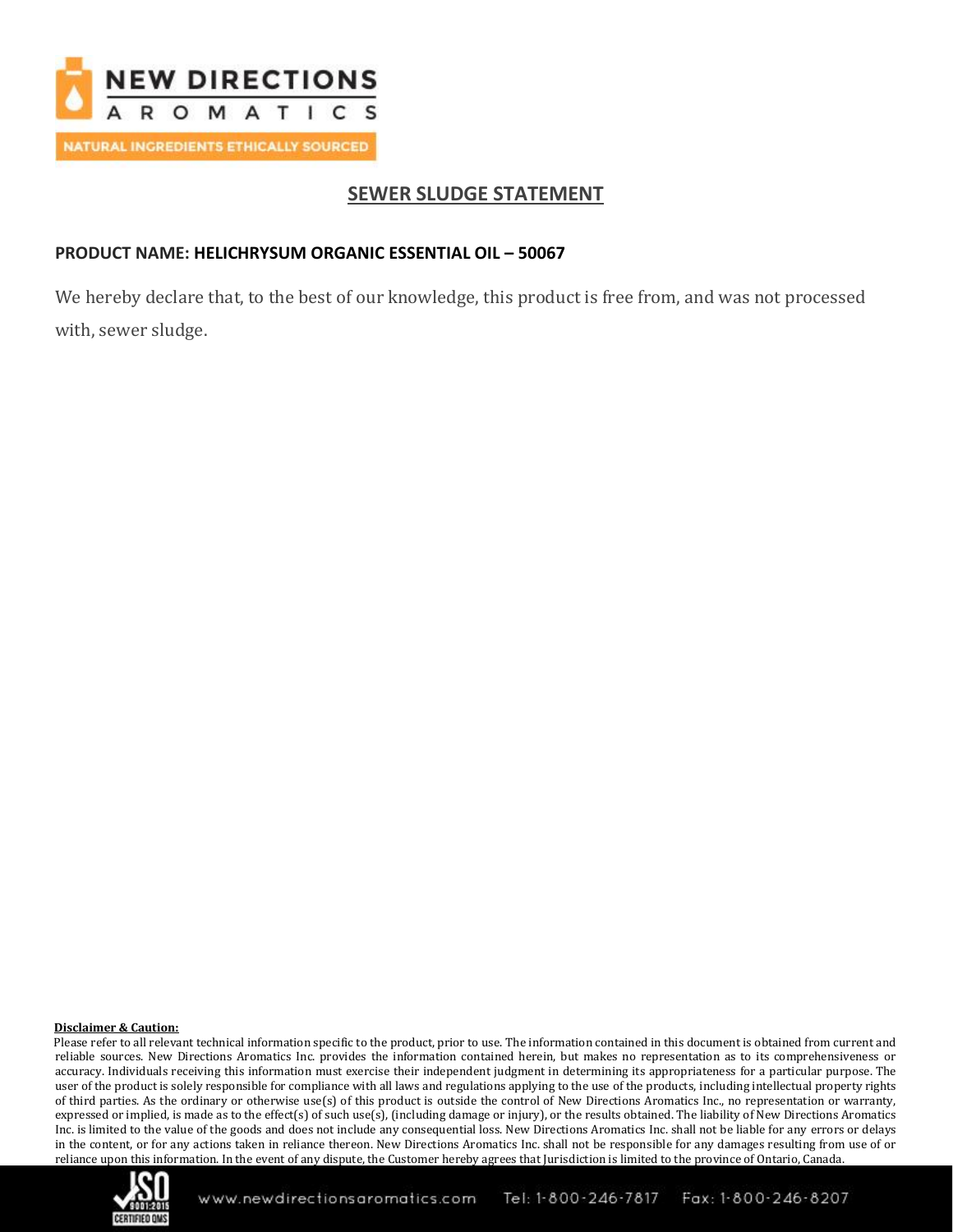

## **GMO STATEMENT**

## **PRODUCT NAME: HELICHRYSUM ORGANIC ESSENTIAL OIL – 50067**

We hereby declare that, to the best of our knowledge, this product was not produced from or with GMO plant material.

#### **Disclaimer & Caution:**

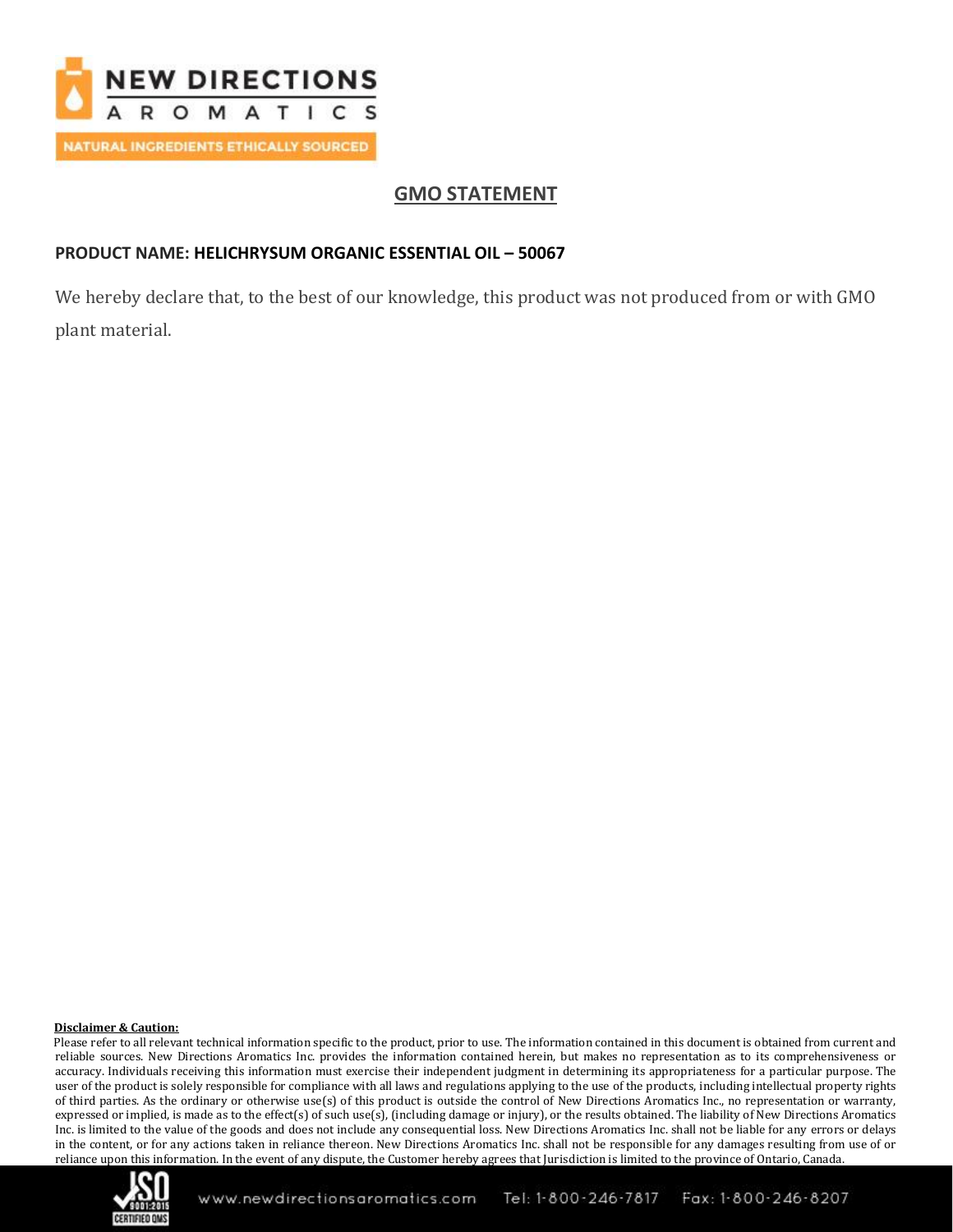

## **PURE AND NATURAL STATEMENT**

### **PRODUCT NAME: HELICHRYSUM ORGANIC ESSENTIAL OIL – 50067**

We hereby declare that, to the best of our knowledge, this product is 100% pure, natural and unadulterated.

#### **Disclaimer & Caution:**

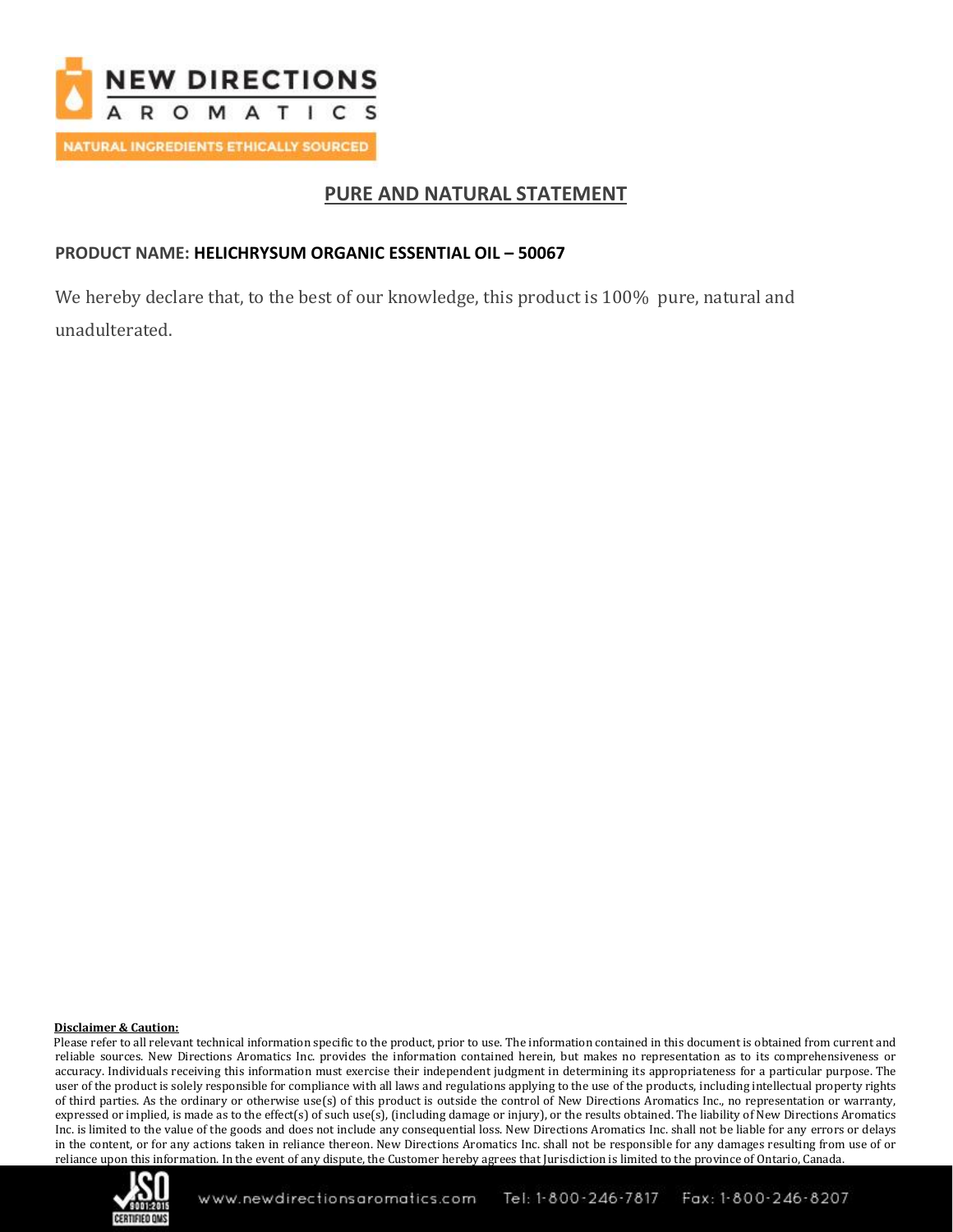

## **BY PRODUCTS AND IMPURUTIES STATEMENT**

### **PRODUCT NAME: HELICHRYSUM ORGANIC ESSENTIAL OIL – 50067**

We hereby declare that, to the best of our knowledge, this product does not contain and was not manufactured with any of the following:

- Parabens
- Phthalates
- Solvents and Residual Solvents

#### **Disclaimer & Caution:**

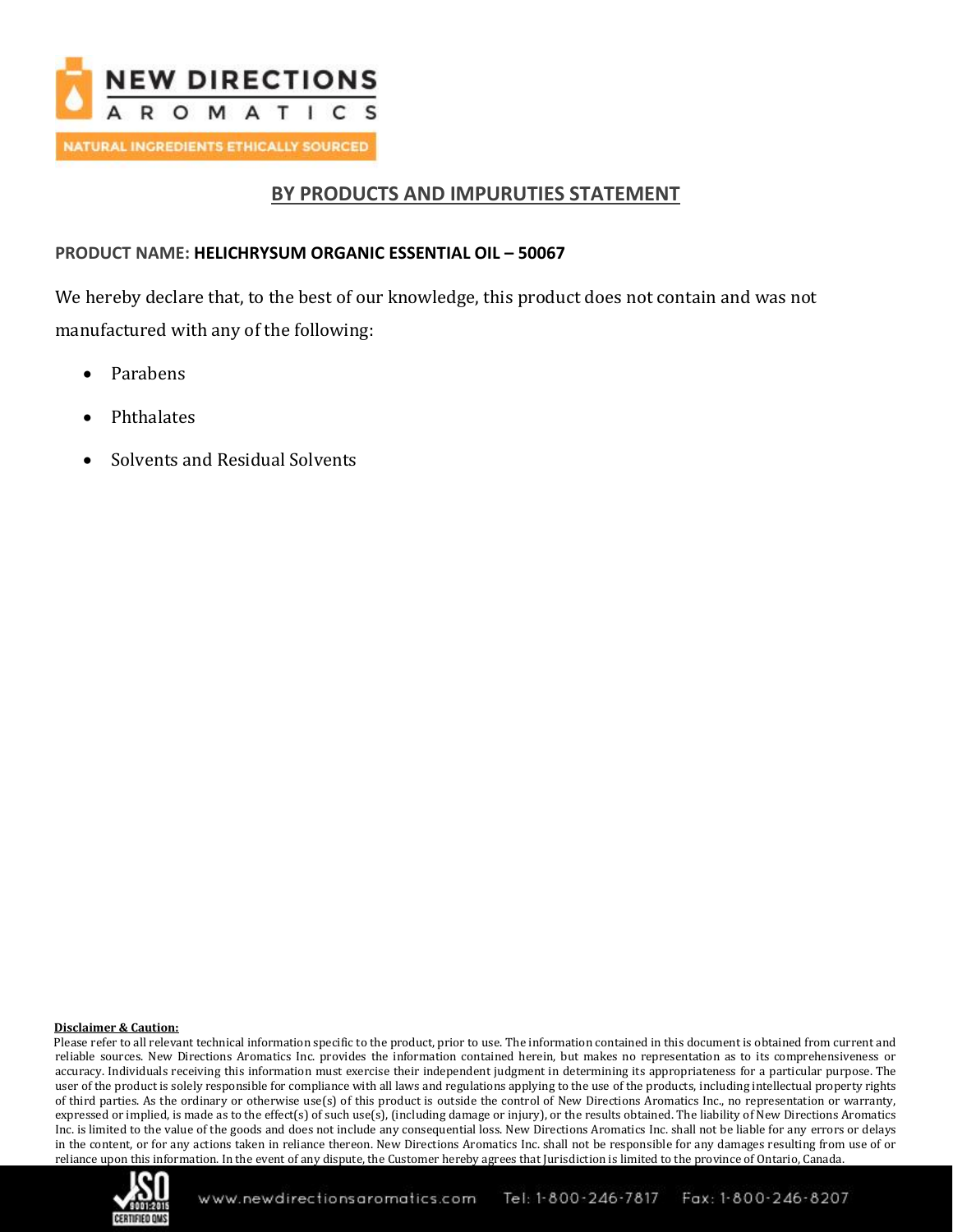

## **PESTICIDES STATEMENT**

### **PRODUCT NAME: HELICHRYSUM ORGANIC ESSENTIAL OIL – 50067**

We hereby declare that, to the best of our knowledge, when tested this product does not contain any pesticides or residual pesticides greater than the LOQ of < 0.01 ppm.

#### **Disclaimer & Caution:**

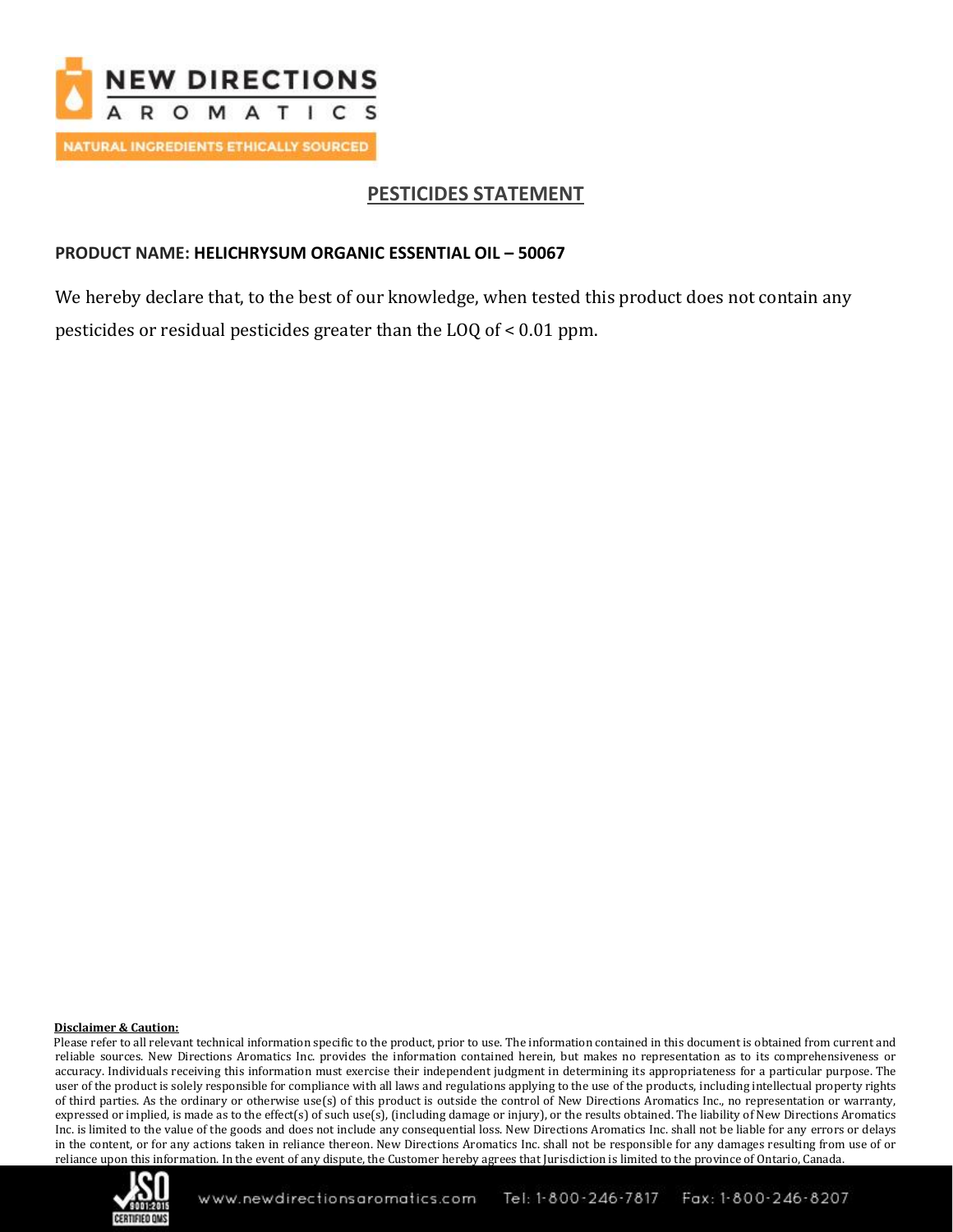

## **FOOD ALLERGEN INFORMATION**

### **PRODUCT NAME: HELICHRYSUM ORGANIC ESSENTIAL OIL – 50067**

| Component                                               | Present in the product |  |
|---------------------------------------------------------|------------------------|--|
| Peanut (and/or derivatives,) e.g., protein oil          | N <sub>o</sub>         |  |
| Tree Nuts (and/or derivatives)                          | N <sub>o</sub>         |  |
| Sesame Seeds (and/or derivatives)                       | N <sub>o</sub>         |  |
| Wheat, Barley, Rye, Oats, Spelt, Kamut or their hybrids | N <sub>o</sub>         |  |
| Gluten                                                  | N <sub>o</sub>         |  |
| Soybeans (and/or derivatives)                           | N <sub>o</sub>         |  |
| Dairy (including lactose) or Eggs                       | N <sub>o</sub>         |  |
| Fish or their products                                  | N <sub>o</sub>         |  |
| Shellfish or their products                             | N <sub>o</sub>         |  |
| Sulphites (ppm level)                                   | N <sub>o</sub>         |  |
| Tartrazine                                              | N <sub>o</sub>         |  |

#### **Disclaimer & Caution:**

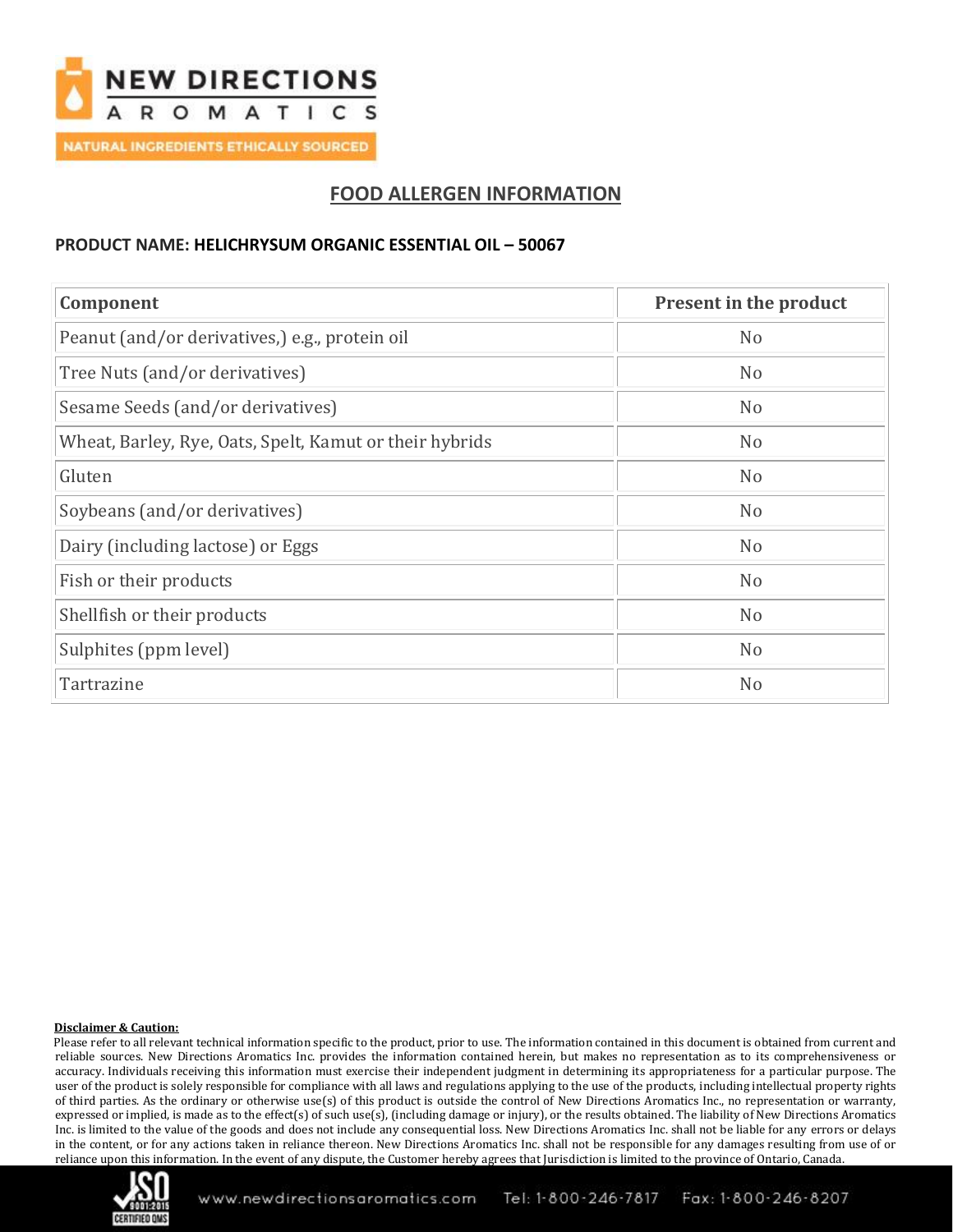

## **GLUTEN STATEMENT**

### **PRODUCT NAME: HELICHRYSUM ORGANIC ESSENTIAL OIL – 50067**

We hereby declare that, to the best of our knowledge, this product is gluten-free, and was not manufactured with any ingredients containing gluten.

#### **Disclaimer & Caution:**

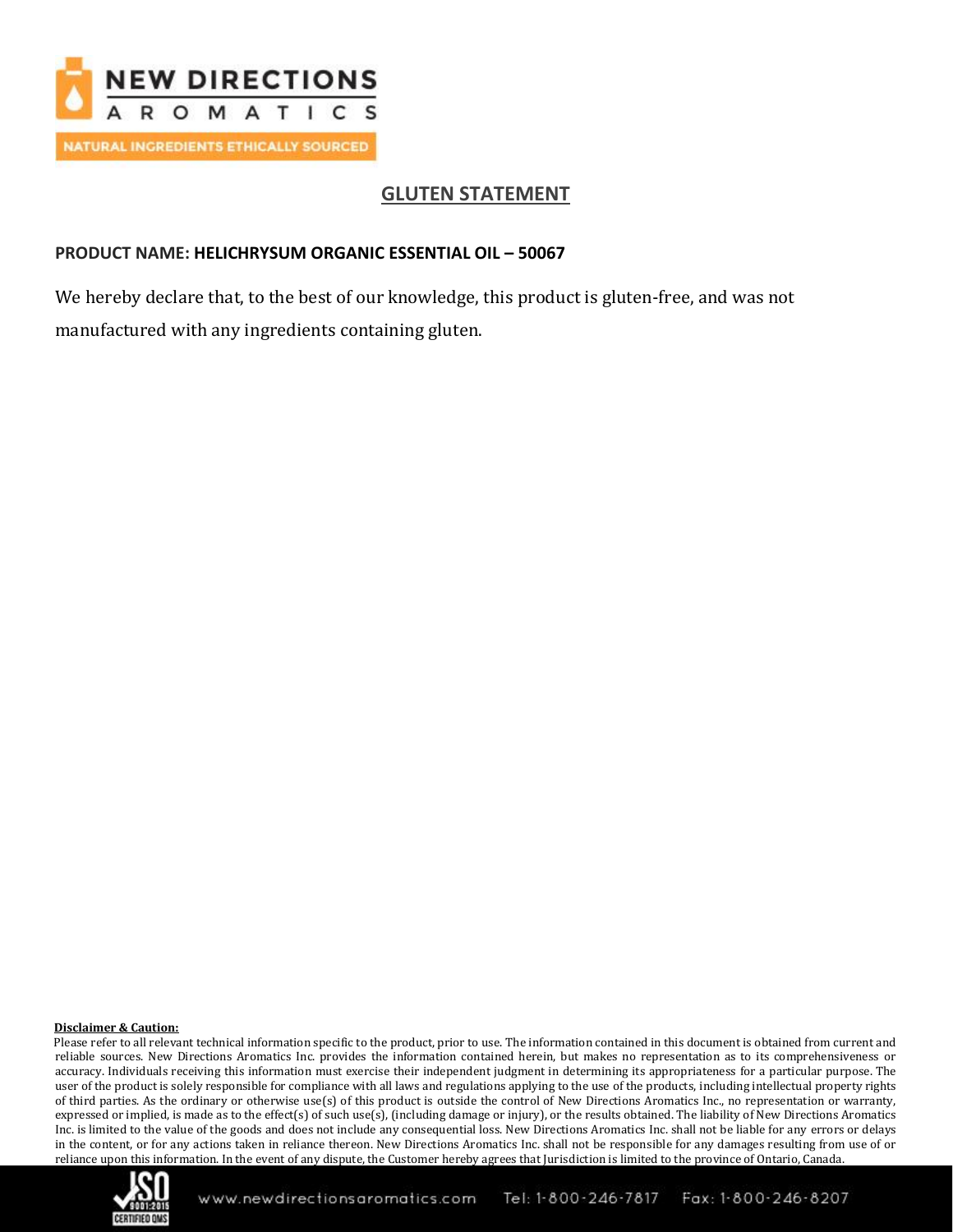

## **EU FRAGRANCE ALLERGEN STATEMENT**

### **PRODUCT NAME: HELICHRYSUM ORGANIC ESSENTIAL OIL – 50067**

| <b>Ingredients</b>                                           | CAS#           | $\frac{0}{0}$    |
|--------------------------------------------------------------|----------------|------------------|
| Alpha-Amyl Cinnamic Alcohol                                  | 101-85-9       | $\mathbf{0}$     |
| Alpha-Amyl Cinnamic Aldehyde                                 | 122-40-7       | $\mathbf{0}$     |
| Anisyl Alcohol                                               | 105-13-5       | $\mathbf{0}$     |
| <b>Benzyl Alcohol</b>                                        | $100 - 51 - 6$ | $\boldsymbol{0}$ |
| <b>Benzyl Benzoate</b>                                       | 120-51-4       | $\boldsymbol{0}$ |
| <b>Benzyl Cinnamate</b>                                      | $103 - 41 - 3$ | $\boldsymbol{0}$ |
| <b>Benzyl Salicylate</b>                                     | 118-58-1       | $\boldsymbol{0}$ |
| Cinnamic Alcohol                                             | 104-54-1       | $\overline{0}$   |
| Cinnamic Aldehyde (Cinnamal)                                 | 104-55-2       | $\overline{0}$   |
| Citral                                                       | 5392-40-5      | $\overline{0}$   |
| Citronellol                                                  | 106-22-9       | $\mathbf{0}$     |
| Coumarin                                                     | $91 - 64 - 5$  | $\boldsymbol{0}$ |
| Eugenol                                                      | $97 - 53 - 0$  | $\boldsymbol{0}$ |
| Farnesol                                                     | 4602-84-0      | $\boldsymbol{0}$ |
| Gamma-Methyl Ionone (Alpha Isomethyl Ionone)                 | 127-51-5       | $\boldsymbol{0}$ |
| Geraniol                                                     | $106 - 24 - 1$ | $\boldsymbol{0}$ |
| Hexyl Cinnamic Aldehyde                                      | 101-86-0       | $\boldsymbol{0}$ |
| HMPCC (Lyral) (Hydroxyisohexyl 3- cyclohexene Carboxaldehye) | 31906-04-4     | $\boldsymbol{0}$ |

#### **Disclaimer & Caution:**

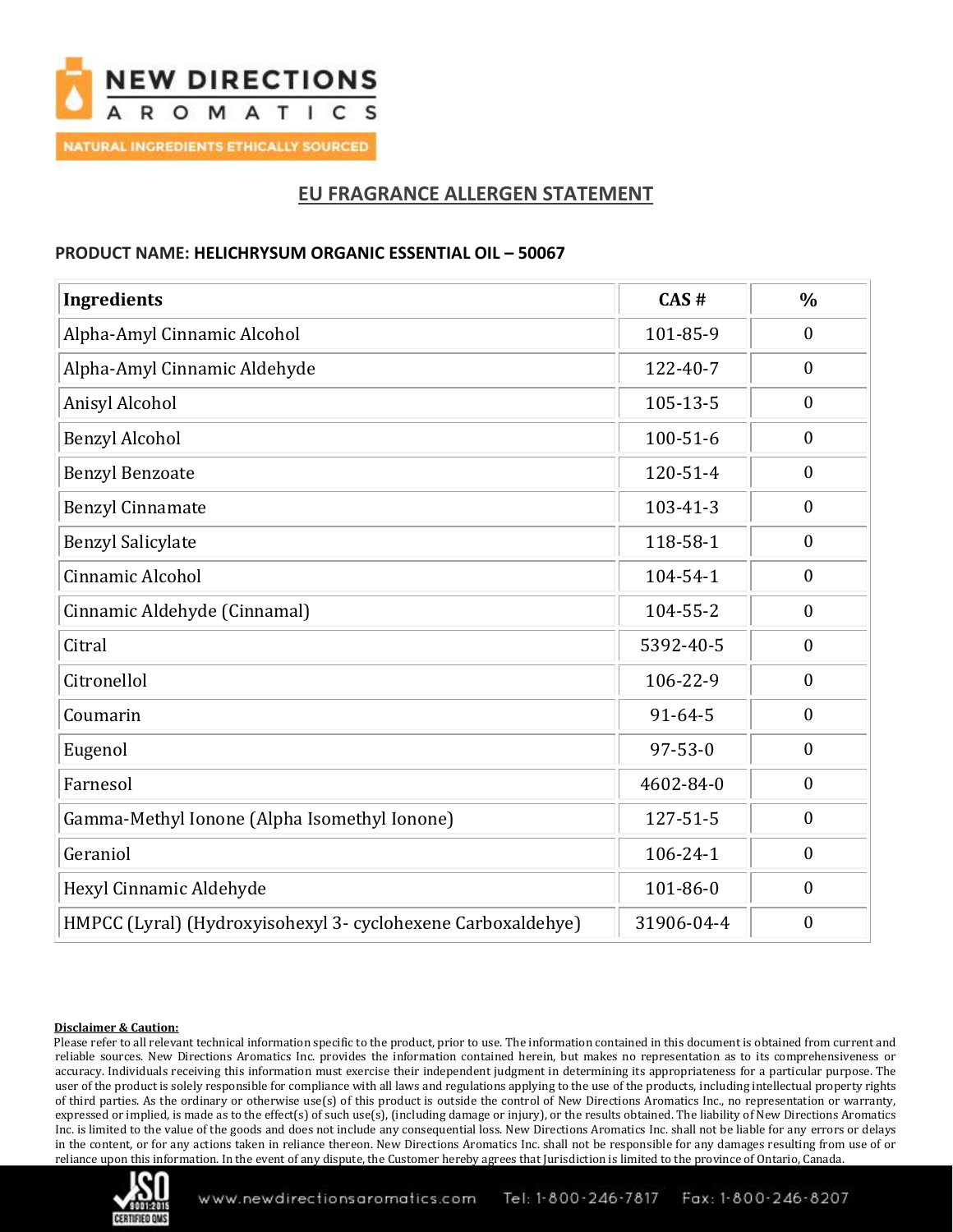

## **EU FRAGRANCE ALLERGEN STATEMENT** *(cont'd)*

### **PRODUCT NAME: HELICHRYSUM ORGANIC ESSENTIAL OIL – 50067**

| Ingredients                                    | CAS#           | $\%$ |
|------------------------------------------------|----------------|------|
| Hydroxycitronellal                             | 107-75-5       | 0    |
| Isoeugenol                                     | $97 - 54 - 1$  | 0    |
| Lilial (Butylphenyl Methylpropional)           | $80 - 54 - 6$  | 0    |
| d-Limonene                                     | 5989-27-5      | 3.00 |
| Linalool                                       | 78-70-6        | 0.30 |
| Methyl Heptine Carbonate (Methyl 2- Octynoate) | $111 - 12 - 6$ | 0    |
| Oak Moss Extracts (Evernia Prunastri)          | 90028-68-5     | 0    |
| Tree Moss Extracts (Evernia Furfuracea)        | 90028-67-4     | 0    |

#### **Disclaimer & Caution:**

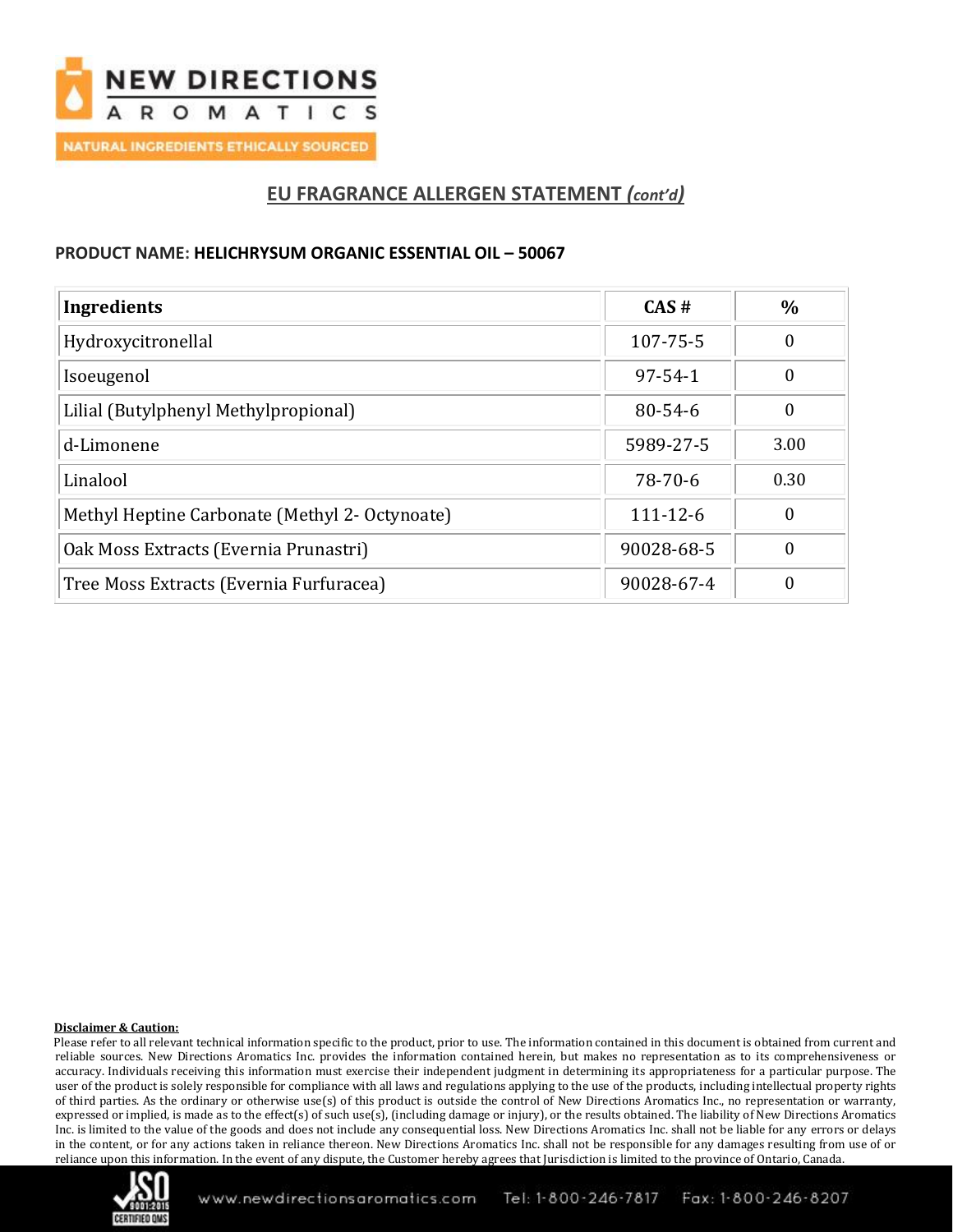

# **DECLARATION OF BOVINE/TRANSFERABLE SPONGIFORM ENCEPHALOPATHY (BSE/TSE)**

### **PRODUCT NAME: HELICHRYSUM ORGANIC ESSENTIAL OIL – 50067**

We hereby declare that, to the best of our knowledge, this product was not made with, nor contains, any animal material or derivatives, and is free of BSE/TSE.

#### **Disclaimer & Caution:**

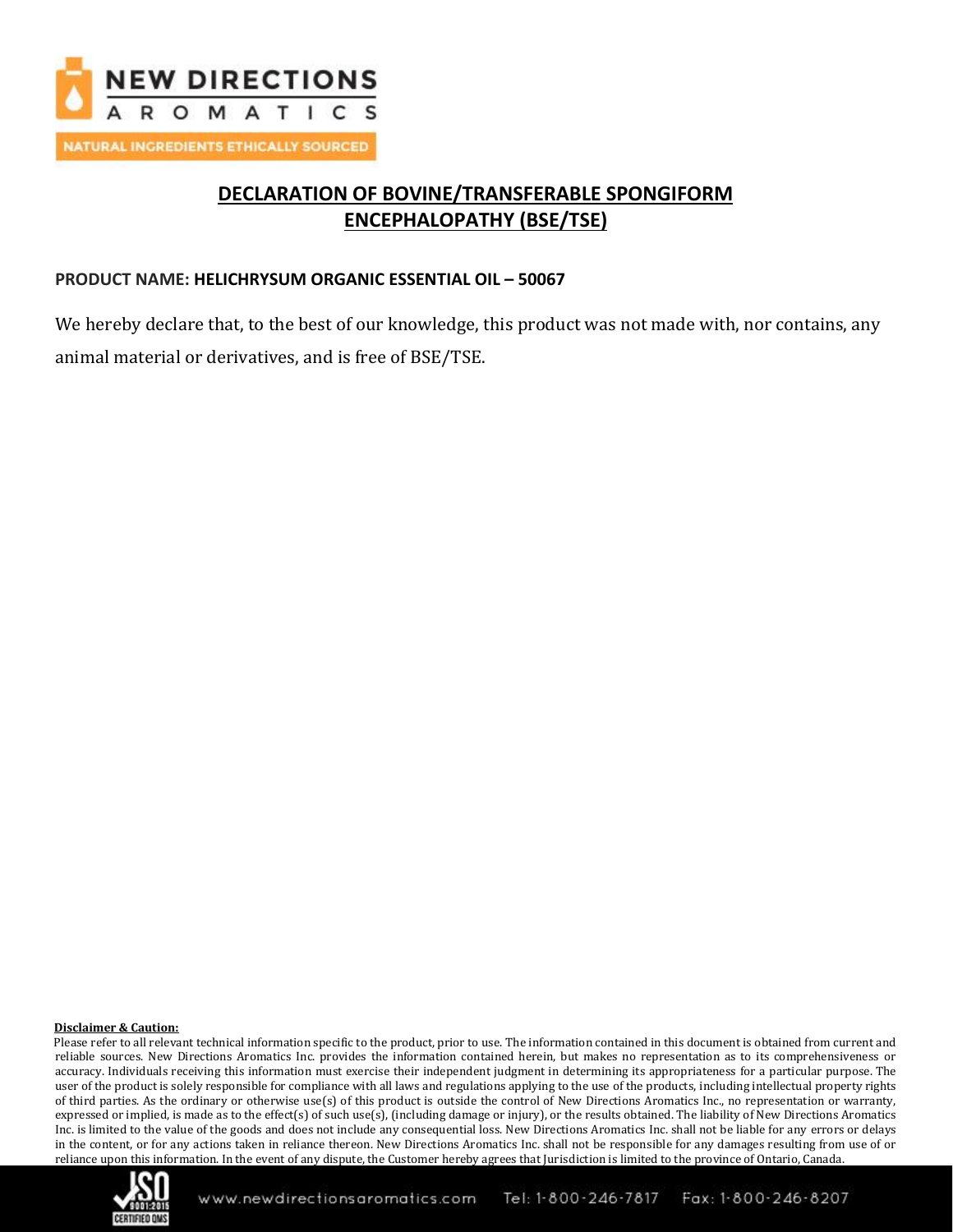

## **CRUELTY-FREE STATEMENT**

### **PRODUCT NAME: HELICHRYSUM ORGANIC ESSENTIAL OIL – 50067**

We hereby declare that, to the best of our knowledge, this product has not been tested on animals.

#### **Disclaimer & Caution:**

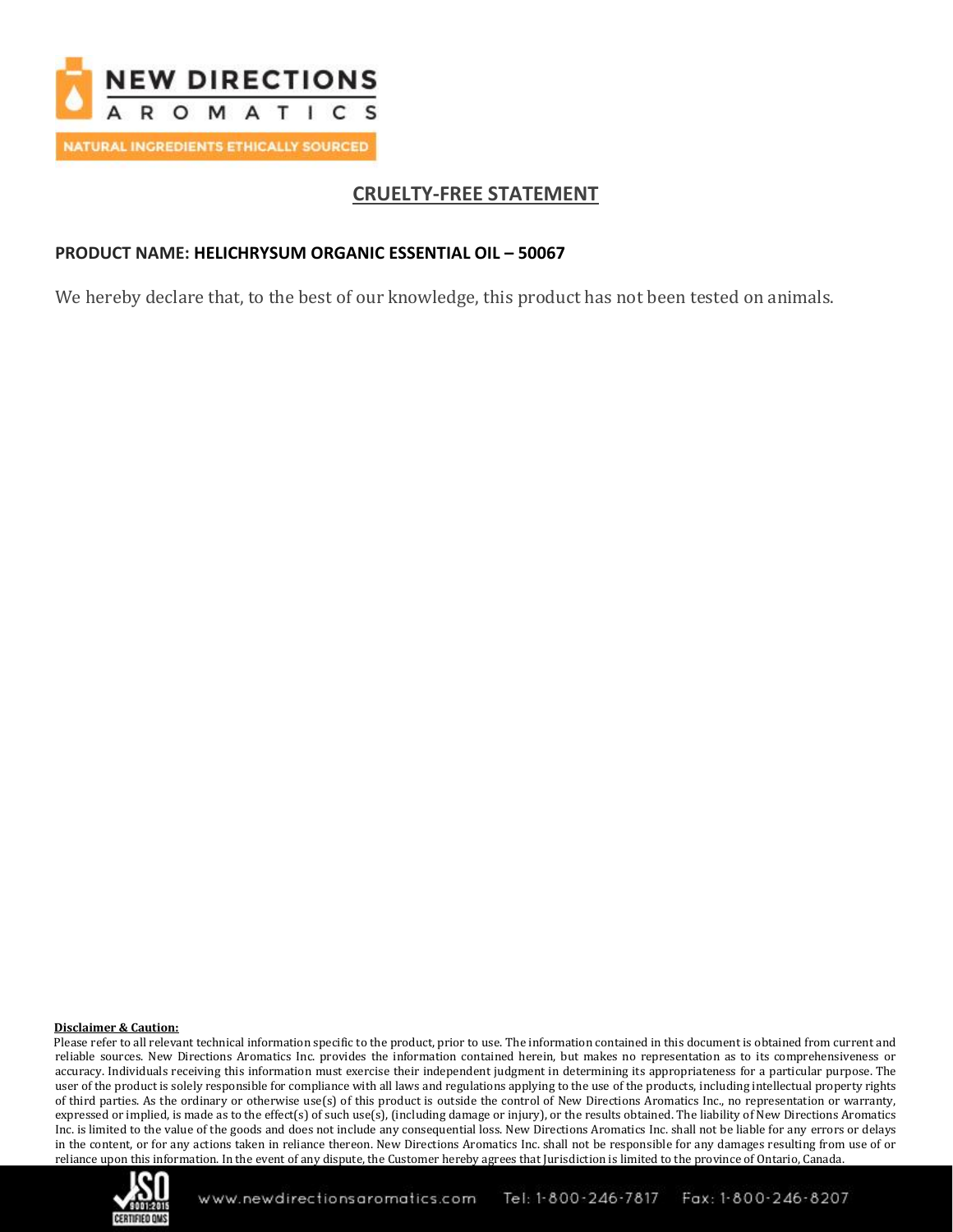

# **KOSHER STATEMENT**

### **PRODUCT NAME: HELICHRYSUM ORGANIC ESSENTIAL OIL – 50067**

We hereby confirm that this product has been certified to Kosher standards.

#### **Disclaimer & Caution:**

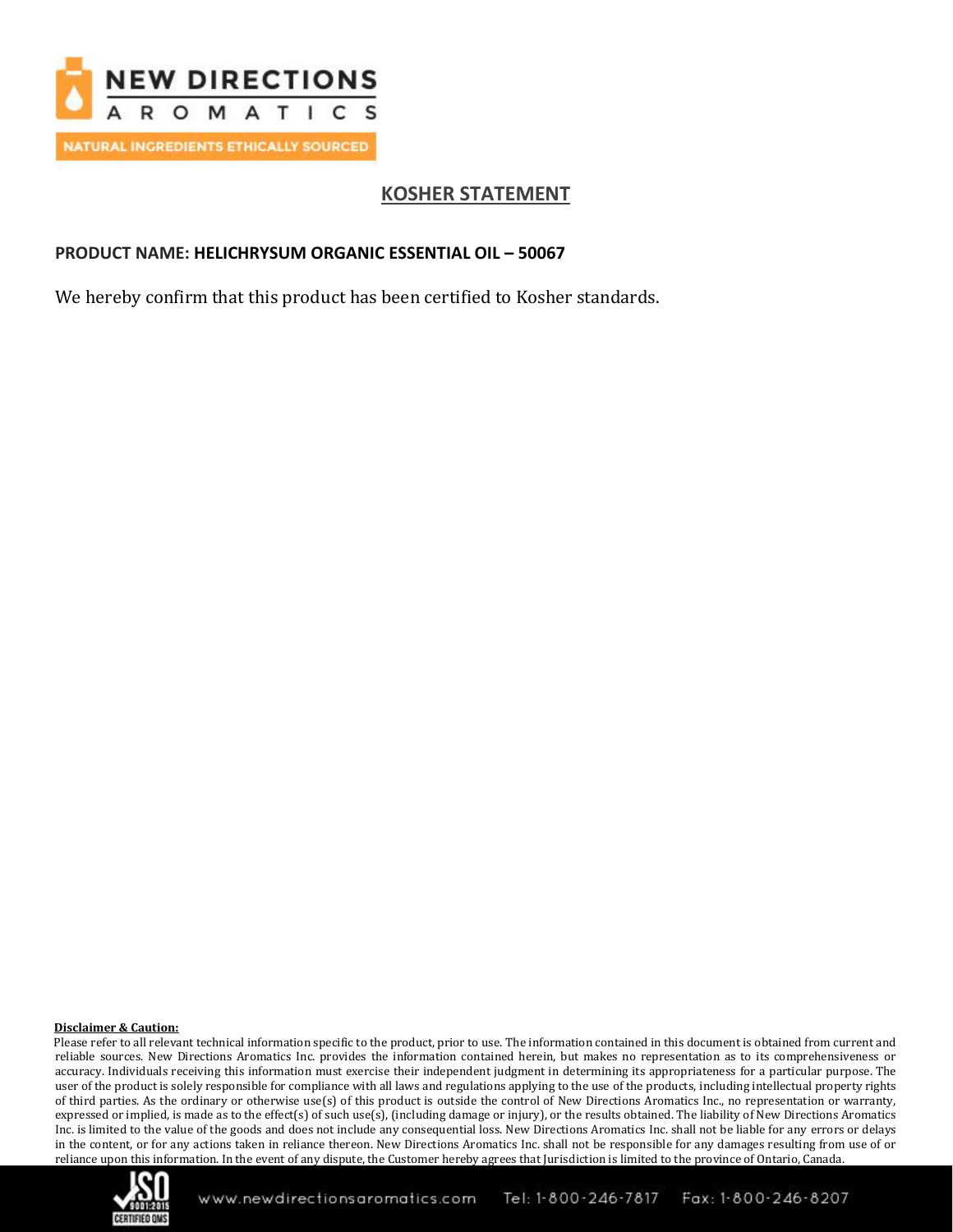

# **VEGAN STATEMENT**

### **PRODUCT NAME: HELICHRYSUM ORGANIC ESSENTIAL OIL – 50067**

We hereby confirm that this product has been certified to Vegan standards.

#### **Disclaimer & Caution:**

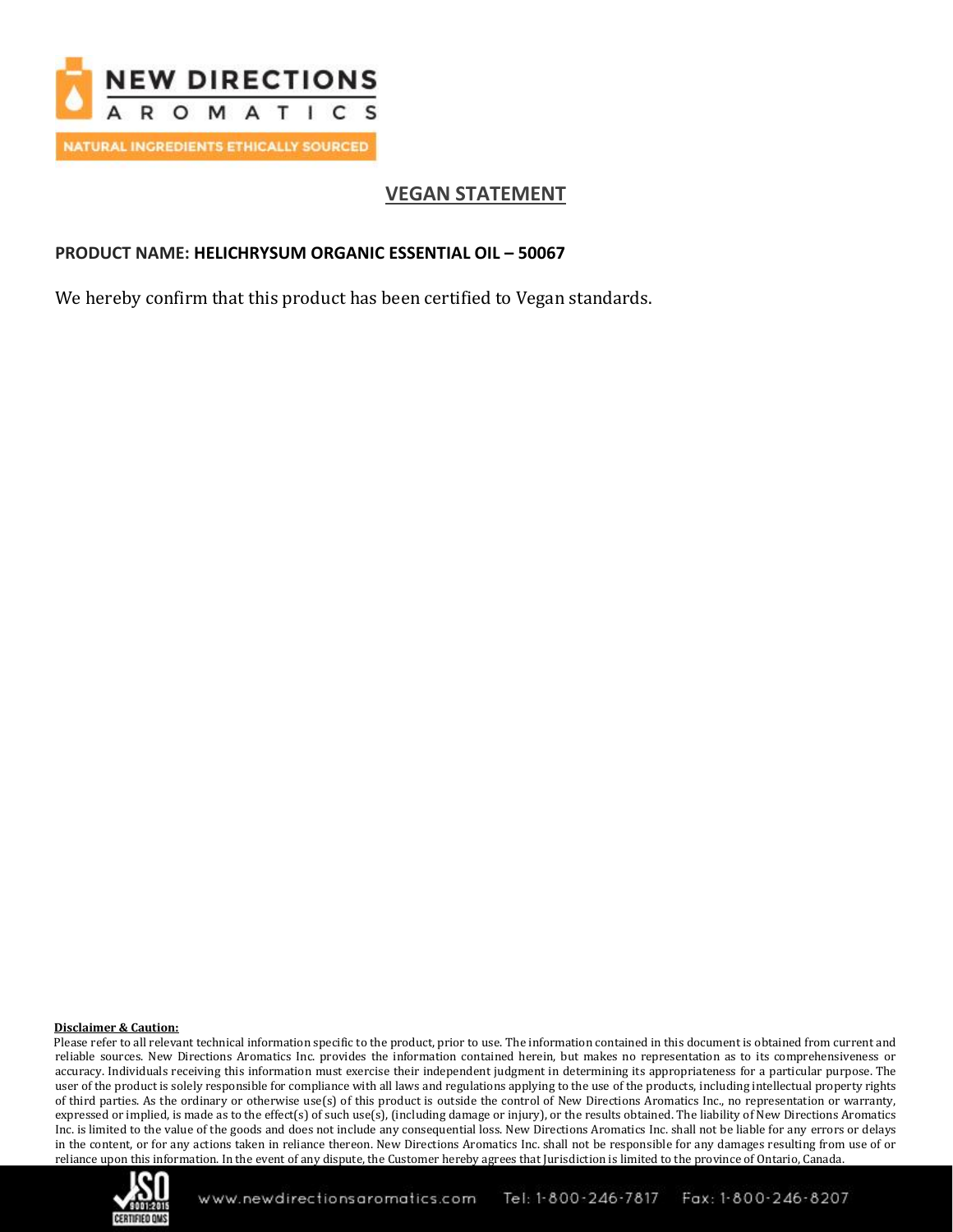

## **CALIFORNIA PROPOSITION 65 STATEMENT**

### **PRODUCT NAME: HELICHRYSUM ORGANIC ESSENTIAL OIL – 50067**

Warning:

• This product can expose you to β-mycrene, which is known to the State of California to cause cancer. For more information go to [www.P65Warnings.ca.gov.](http://www.p65warnings.ca.gov/)

#### **Disclaimer & Caution:**